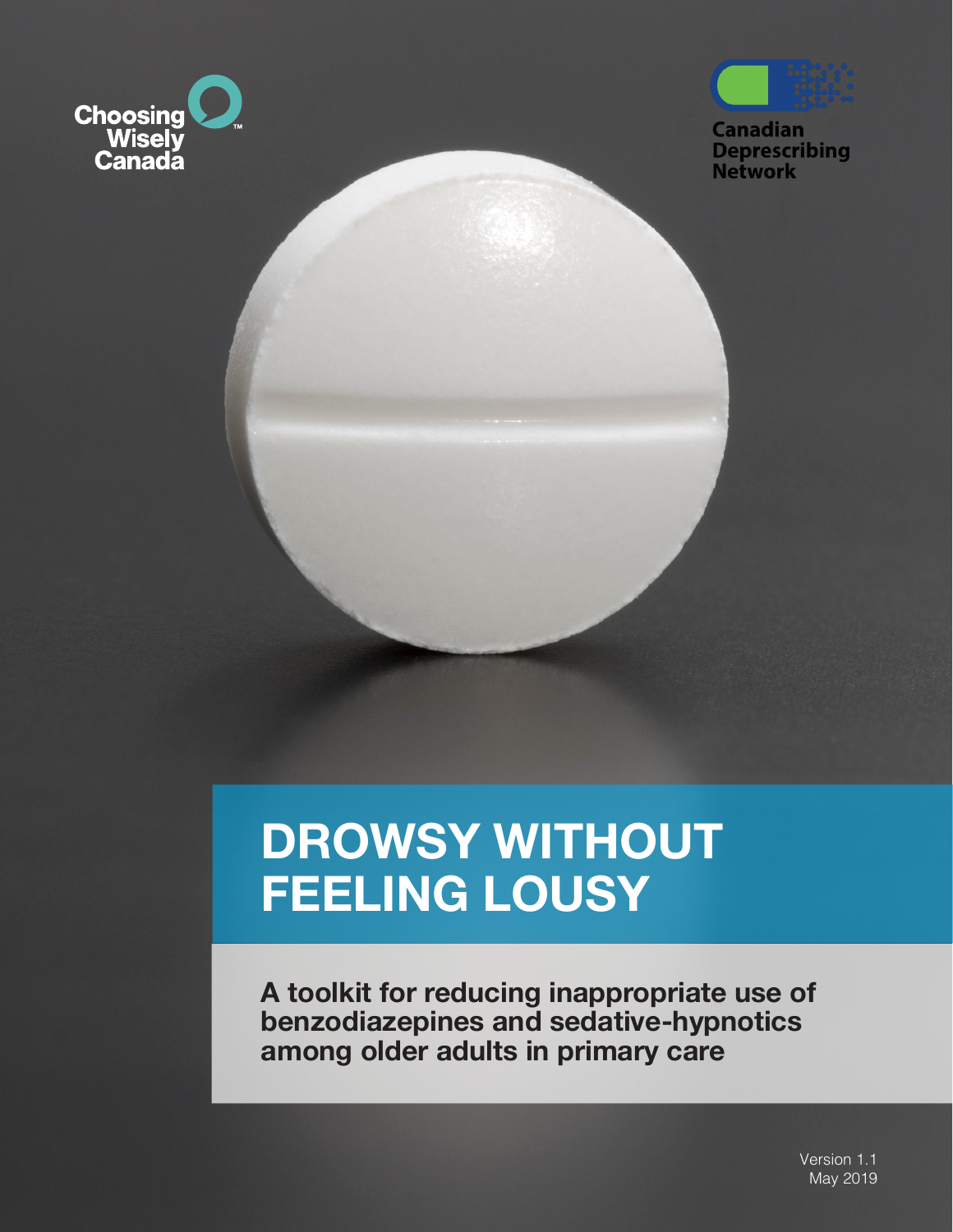**Don't use benzodiazepines or other sedative-hypnotics in older adults as first choice for insomnia, agitation or delirium.**

> Canadian Geriatrics Society, Choosing Wisely Canada recommendation #2 Canadian Society for Hospital Medicine, Choosing Wisely Canada recommendation #3

**Don't routinely continue benzodiazepines initiated during an acute care hospital admission without a careful review and plan of tapering and discontinuing, ideally prior to hospital discharge.**

**Don't use benzodiazepines or other sedative-hypnotics in older adults as first choice for insomnia**.

> Canadian Psychiatric Association, Canadian Academy of Geriatric Psychiatry, Canadian Academy of Child and Adolescent Psychiatry, Choosing Wisely Canada recommendation #9 and #13

**Don't continue medications that are no longer indicated or where the risks outweigh the benefits.**

**Don't use a medication for long-term risk reduction if life expectancy is shorter than the time-to benefit of the medication.**

**Don't routinely prescribe benzodiazepines or other sedative-hypnotics for promotion of sleep without first a trial of non-pharmacologic interventions.**

> Canadian Society of Hospital Pharmacists, Choosing Wisely Canada Recommendation #1, #2, and #5

**Don't prescribe or dispense benzodiazepines without building a discontinuation strategy into the patient's treatment plan (except for patients who have a valid indication for long-term use).**

> Canadian Pharmacists Association Choosing Wisely Canada Recommendation #6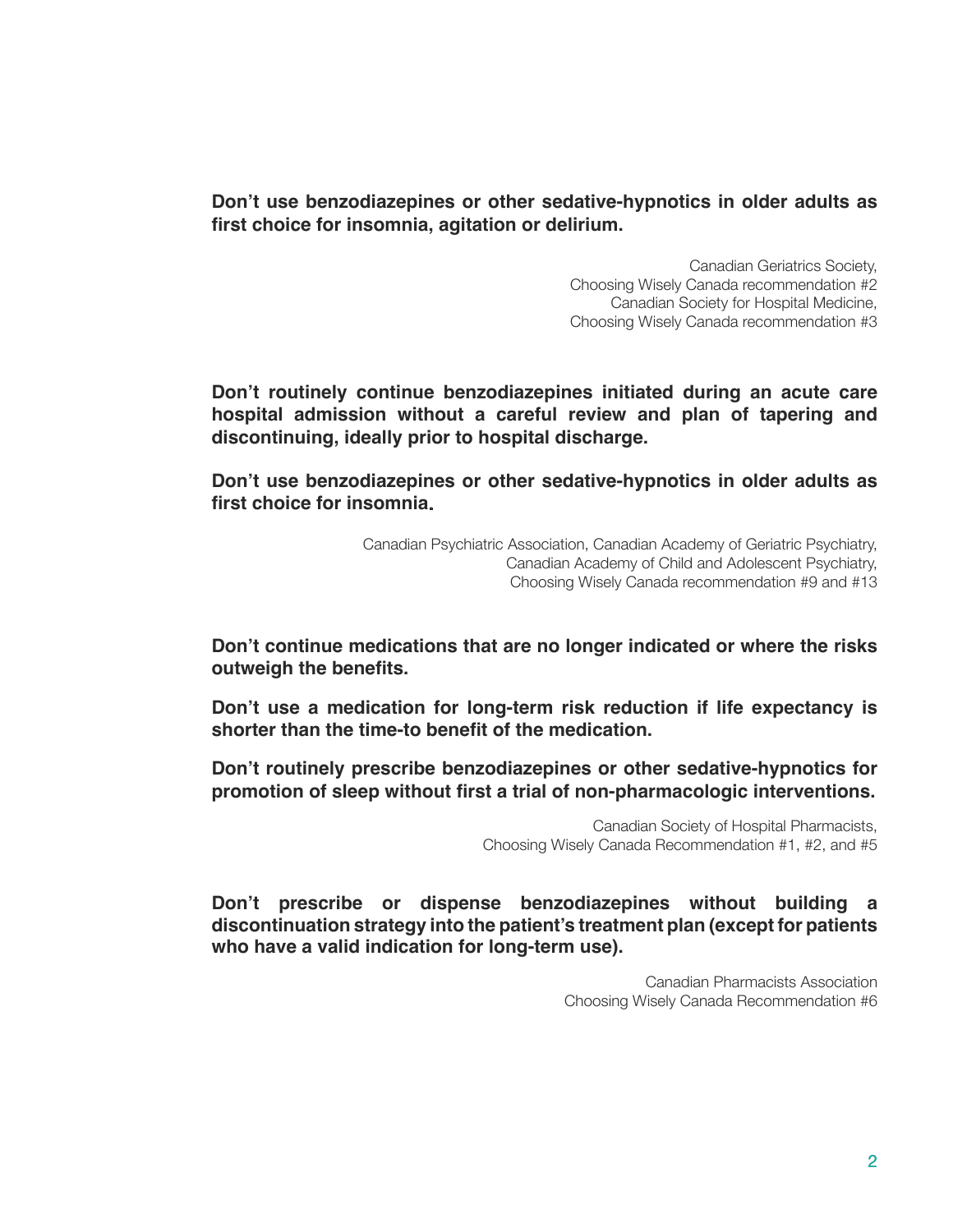

## **Inspiration for this toolkit**

Successful de-prescribing of benzodiazepines and other sedative hypnotics (BSH) medications in the community setting has been demonstrated by Dr. Cara Tannenbaum in Montreal.<sup>1</sup> The EMPOWER Cluster Randomized Trial engaged patients at their pharmacy when they were renewing these medications. In the intervention group, a simple patient empowerment pamphlet ([Resource 1\)](http://www.criugm.qc.ca/fichier/pdf/BENZOeng.pdf) was given to patients by the pharmacist. This contained evidence-based information on harms versus benefits of BSH medications, and a stepwise tapering tool. It was written in simple English or French ([Resource 1](http://www.criugm.qc.ca/fichier/pdf/BENZOeng.pdf)). In the control group, patients received usual pharmacy information with their prescription.

Of the 303 patients, 86% were followed up at six months. In the group receiving the empowerment pamphlet, 62% had initiated a conversation with either their pharmacist or primary care provider about the safety of the medication. 11% of patients reduced their dosage. Impressively, 27% of patients discontinued the BSH. This compared to 5% who discontinued in the control group.

This study showed that when patients are given direct information about risks and benefits, it led to shared decision-making around the overuse of medications that increase the risk of harm.<sup>1</sup> Dr. Tannenbaum has made the patient empowerment pamphlets publicly available for other clinicians to use [\(Resource 1\)](http://www.criugm.qc.ca/fichier/pdf/BENZOeng.pdf).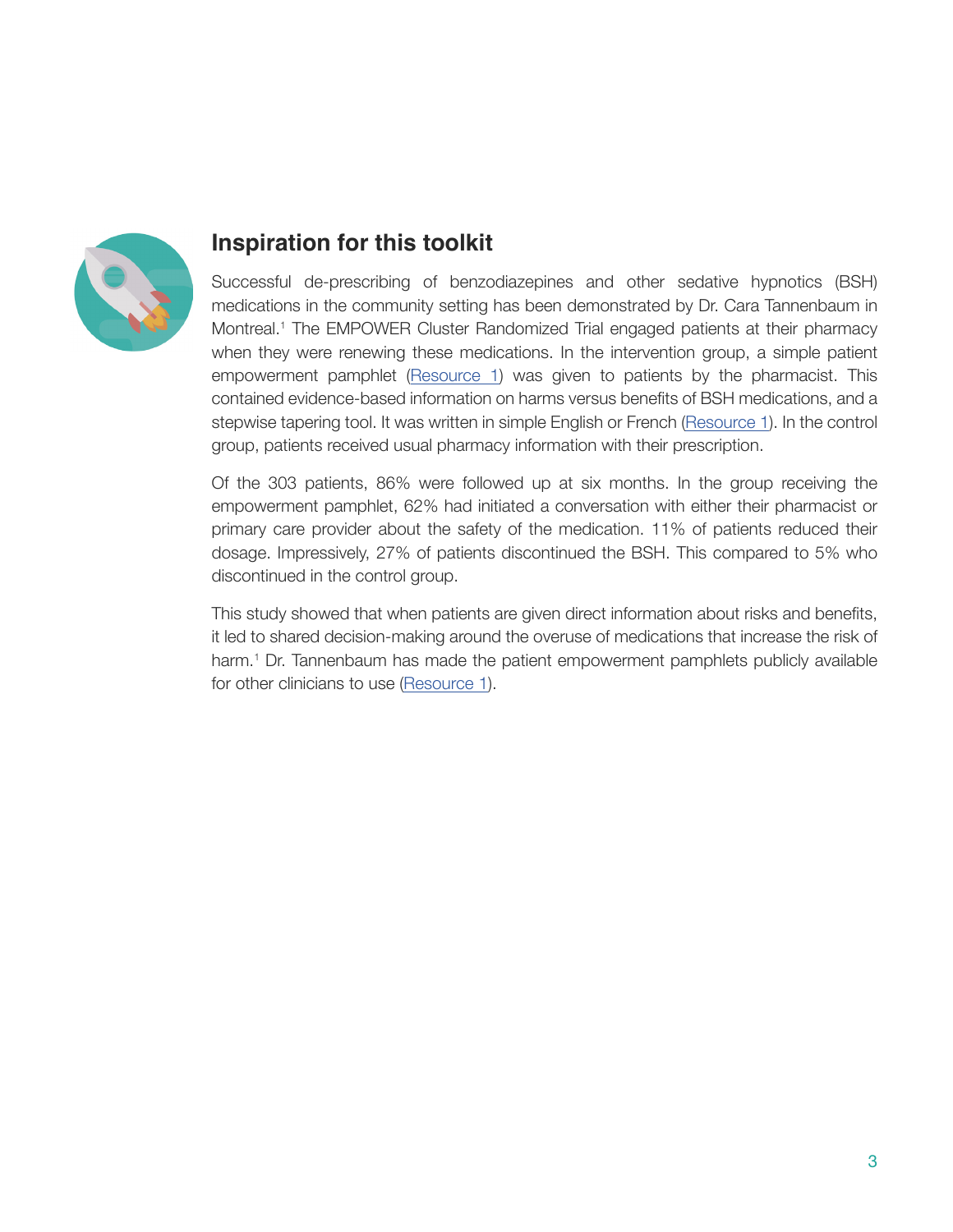

# **Introduction**

This toolkit was created to support the implementation of interventions to reduce longterm prescription of benzodiazepines and other sedative hypnotics (BSH) medications in the community (e.g. primary care). It can be used by clinicians in community practice to help improve patient safety related to overprescribing inappropriate use of medication and overprescribing, as the American Geriatrics Society 2019 Updated Beers Criteria flag BSH medications as drugs to avoid in the elderly.<sup>2</sup>

There are a number of sedative-hypnotics, benzodiazepines and "Z" drugs, that may have risks for older adults and should be flagged and reviewed when used long-term:

Alprazolam (Xanax) Bromazepam (Lectopam) Chlordiazepoxide (Librax) Clonazepam (Rivoltril) Clorazepate (Tranxene) Diazepam (Valium)

Flurazepam (Dalmane) Lorazepam (Ativan) Nitrazepam (Mogadon) Oxazepam (Serax) Quetiapine (Seroquel) Temazepam (Restoril)

Trazodone (Oleptro/Desyrel) Triazolam (Halcion) Zolpidem (Sublinox/Ambien) Zopiclone (Imovane)



# **Make sure this toolkit is right for you**

This toolkit is suitable for your practice setting if you have confirmed that you have patients – especially those over age 65 - that are using BSH chronically. In general, the prevalence of continuous BSH use (for at least 90 days) among seniors is between 10-20% in most Canadian provinces.3



# **Key ingredients of this intervention**

This toolkit may help clinicians in community practice reduce the use of BSH among older adults by introducing the following changes:

- **1.** Assembling an inter-professional team
- **2.** Achieving consensus regarding indications, risks and benefits for BSH in older adults
- **3.** Identifying patients currently taking BSH in older adults for whom deprescribing should be considered
- **4.** Engaging patients in shared decision-making
- **5.** De-prescribing BSH with patients who are ready
- **6.** Providing alternatives to BSH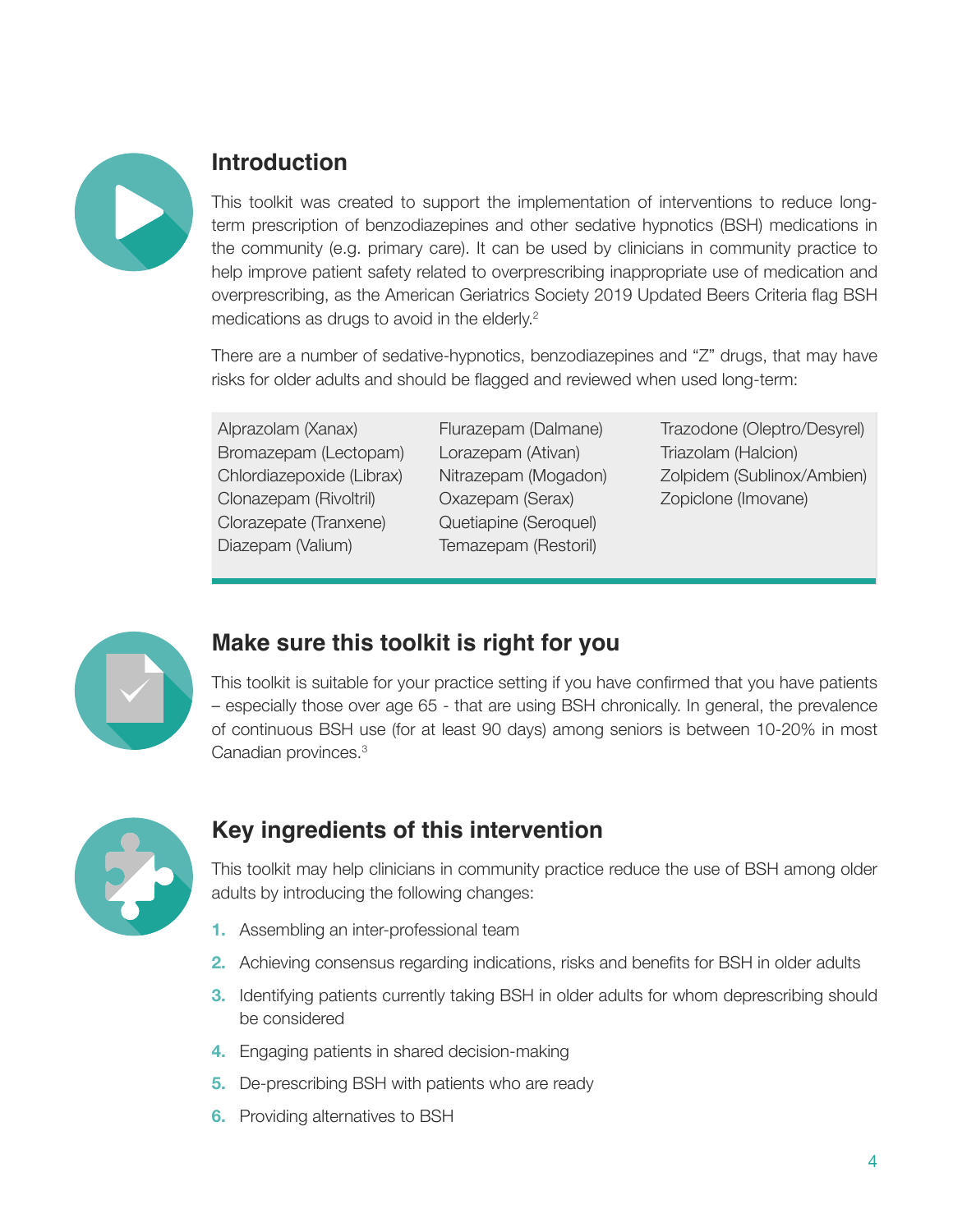## **Assembling an interprofessional team**

If you practice in a team setting, consider engaging physicians, pharmacists, nurses, physician assistants, psychologists and social workers to be part of the project. These providers have frequent contact with patients who need chronic disease management. Their positive working relationships will help with patients' health promotion and reinforcing messages about the risks of BSH. They can provide telephone or in-person follow-up after a specified duration of time to see how the tapering effort is going, and to help patients troubleshoot withdrawal symptoms. For all these reasons, it is important to assemble a project team with inter-professional representation.

If you don't practice in a team setting, consider engaging community pharmacists in your neighbourhood. Pharmacist input is extremely valuable in reducing unnecessary BSH use, as demonstrated in the EMPOWER trial.<sup>1</sup> Pharmacists can identify inappropriate prescriptions for BSH and provide education for patients and caregivers on safer alternatives. Structured medication reviews can be an effective strategy to reduce inappropriate BSH prescriptions.

## **Achieving consensus regarding indications, risks and benefits of BSH in older adults**

Achieving consensus among clinicians is important before starting the intervention. Some evidence-informed material related to BSH use in older adults to consider is presented here:

#### Appropriate indications for prescription of benzodiazepines

- Seizure disorder
- **Alcohol withdrawal**

#### Risks of long-term sedative-hypnotic use

- **Motor vehicle accidents**
- Impaired memory and attention
- Confusion / delirium
- **•**  Falls
- **Hip fractures**
- **•**  Hypoventilation
- Death, particularly when taken with opioids
- Tolerance to sedative effects
- Withdrawal syndrome

#### Benefits of sedative-hypnotic use for sleep<sup>3</sup>

23 additional minutes of sleep per night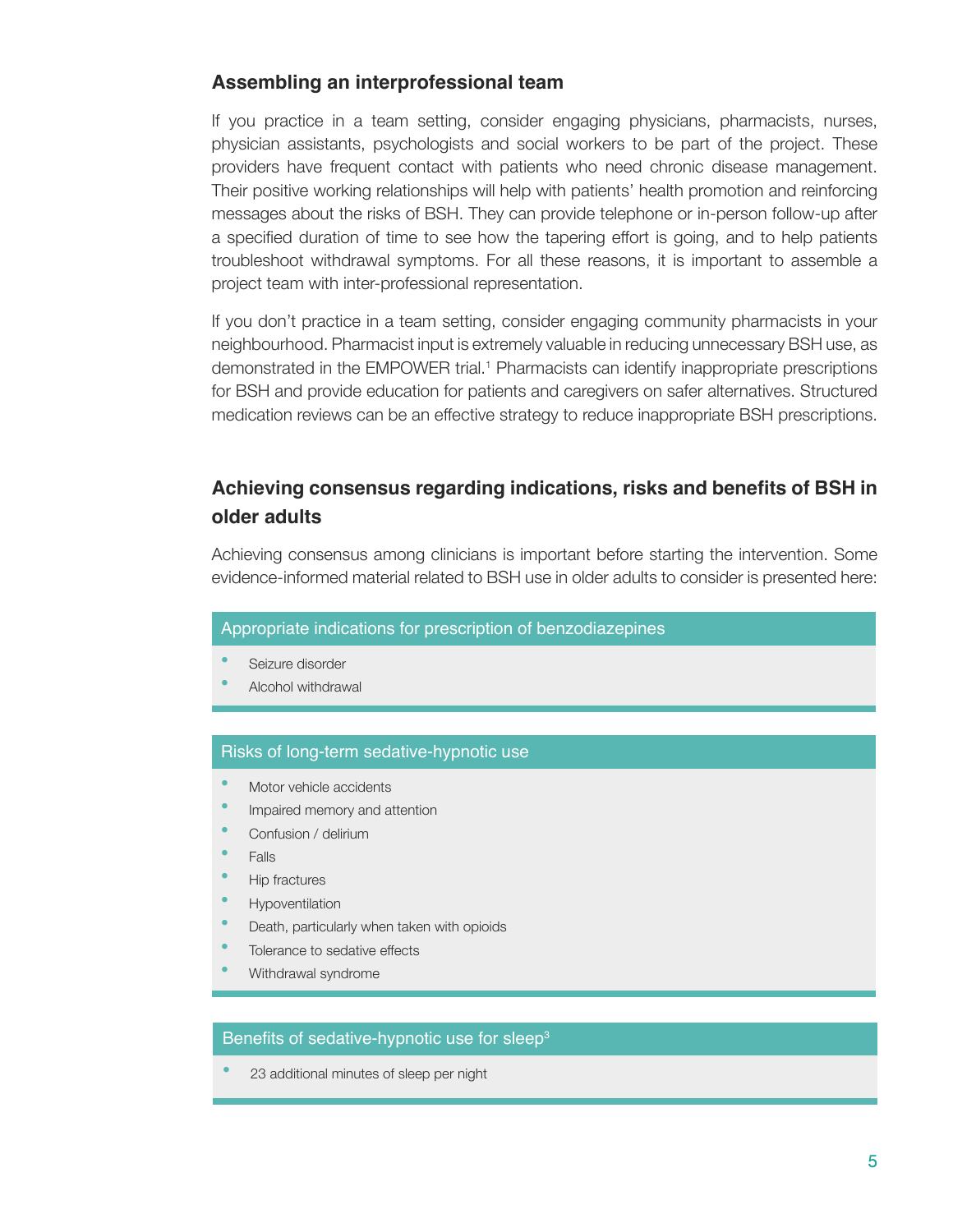| $NNT = 13$                                          | $NNH = 6$                                           |
|-----------------------------------------------------|-----------------------------------------------------|
| The number of patients who would need to be.        | The number of patients who would need to be.        |
| treated with a sedative-hypnotic for one patient to | treated with a sedative-hypnotic for one patient to |
| have an improvement in sleep quality is 13.*        | suffer harm is 6.**                                 |

 $*$  The meta-analysis included studies with a duration of 5 to 14 days to calculate the NNT.<sup>4</sup>

 $*$ \* The meta-analysis included studies with a duration of 5 to 45 days to calculate the NNH. $4$ 

Short educational whiteboard videos on deprescribing BSH medications are freely available online: https://www.deprescribingnetwork.ca/video-benzodiazepines. These videos provide information on why one might consider how to overcome barriers to deprescribing BSH and highlight tips as well as useful evidence-based resources for both prescribers and patients.

## **Identifying patients currently taking BSH for whom deprescribing should be considered**

Older patients taking BSH can be identified and engaged whether your practice has EMR or paper charts.

For a **paper-based (or EMR) practice**, patients can be identified:

#### **1. At the time of preventive health exam**

When performing routine medication reconciliation, eligible patients can be engaged in an introductory conversation. The BSH brochure [\(Resource 1](http://www.criugm.qc.ca/fichier/pdf/BENZOeng.pdf)) can be given to them in paper form, or emailed to them. The patient can be encouraged to make a follow-up appointment for further discussion. The clinician may choose to renew only a small amount of BSH, in order to encourage the patients' timely follow-up.

#### **2. On receiving a request for BSH renewal**

Send a BSH brochure ([Resource 1\)](http://www.criugm.qc.ca/fichier/pdf/BENZOeng.pdf) to patients by mail or by email link ([Resource 2\)](#page-10-0). Renew a small amount of BSH only, and call the patient in to discuss whether ongoing use is safe and appropriate.

**For an EMR practice**, identify the patients in your database  $>=$  age 65 with current prescription for BSH in chart. (Sample EMR searches in Practice Solutions and Accuro are provided in [Resource 3](#page-11-0)). With this list, decide how to "capture" the patients. Options include:

#### **1. Flag charts of patients booked for upcoming visits**

EMR messaging can alert clinicians of adults taking BSH who have an upcoming preventive health exam.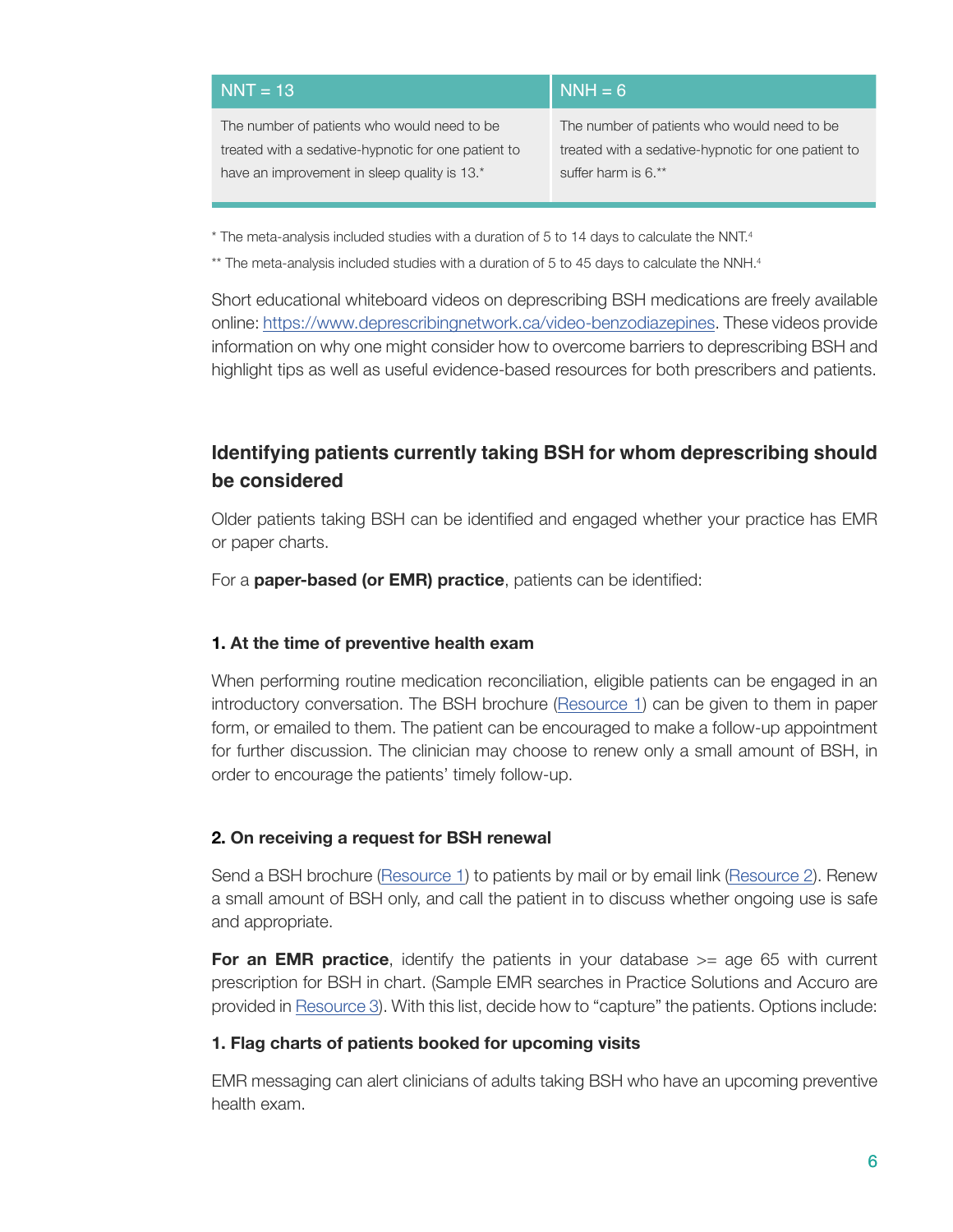Steps to implementation:

**1.** Create EMR search to identify patients on BSH with upcoming visit

Consider sending patient empowerment pamphlet [\(Resource 1\)](http://www.criugm.qc.ca/fichier/pdf/BENZOeng.pdf) to patient by mail or by email link before appointment, letting them know this topic will be discussed

- **2.** Send standardized EMR message to clinicians to prompt discussion with patient about BSH.
- **3.** Provide mechanism for feedback to implementation team regarding outcome of efforts. This could be a searchable form in the EMR, or a message so that the implementation team can tabulate results.

#### **2. EMR reminder**

An EMR reminder stating "Consider de-prescribing sedative-hypnotic" can be placed into the reminder field for patients on the list.

Steps to implementation:

- **1.** Design a reminder. The reminder should have a built-in mechanism that automatically turns it off once any of the following occurs:
	- **a.** Printing of patient empowerment pamphlet that is given to the patient; this is acknowledged in the chart; or
	- **b.** Loading of an EMR template with searchable fields that track which patients are / are not eligible for BSH de-prescribing.
- **2.** Test EMR reminder on test patients for workability, then apply to charts
- **3.** In the first two weeks, seek feedback from clinicians about what works and what does not work; adjust if needed.

## Determining if deprescribing is should be considered for this patient

#### **Deprescribing algorithm**

This resource for clinicians can be helpful for troubleshooting and help identify if the patient is a candidate for deprescribing.

https://www.open-pharmacy-research.ca/wp-content/uploads/deprescribing-algorithmbenzodiazepines.pdf

This more detailed resource may also be helpful: [www.benzo.org.uk/manual/index.htm](http://www.benzo.org.uk/manual/index.htm)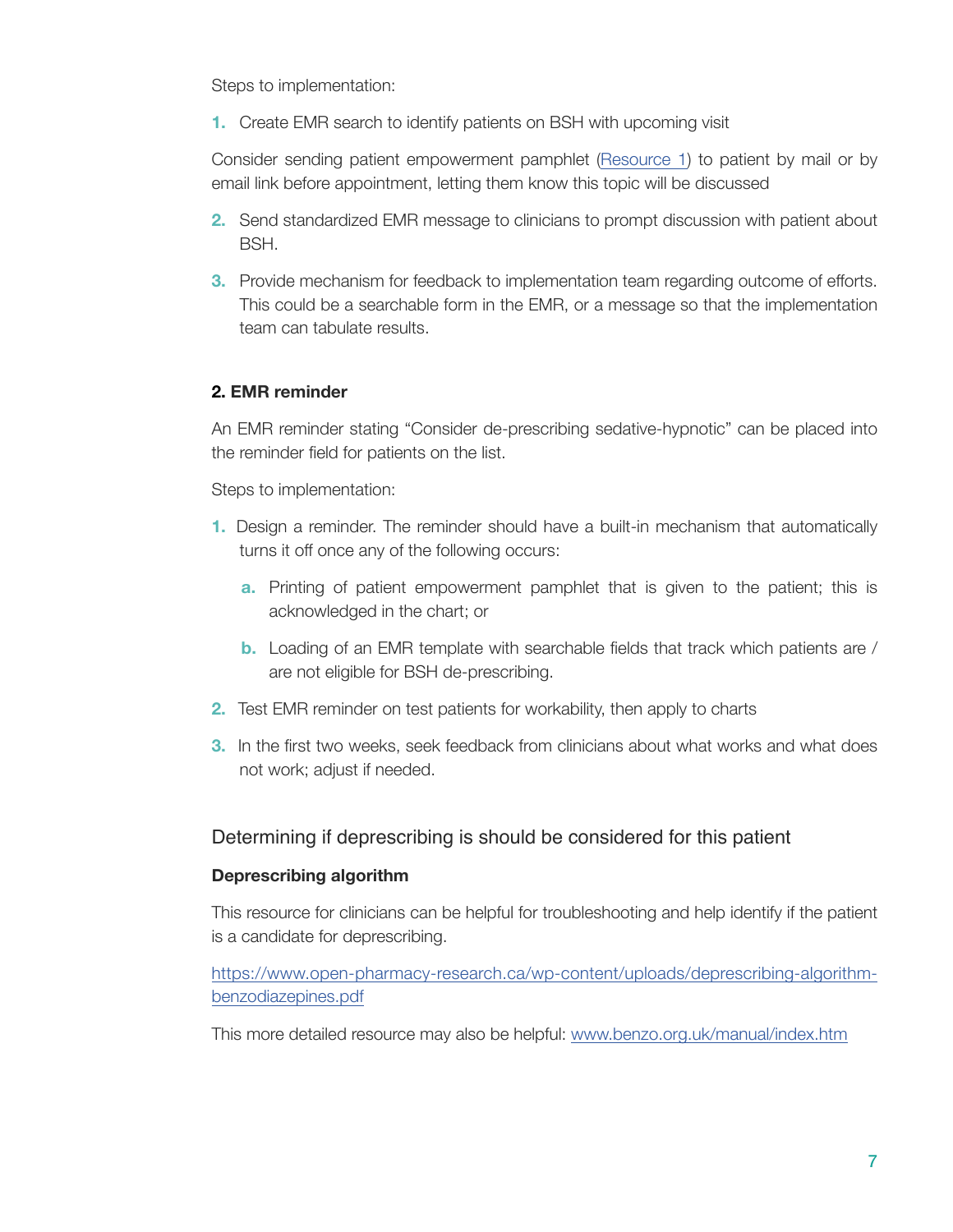#### **Outreach**

Send a BSH brochure [\(Resource 1\)](http://www.criugm.qc.ca/fichier/pdf/BENZOeng.pdf) to patients by mail or by email link. Invite the patients to make an appointment with a member of your primary care team to discuss how the information is relevant to their own health [\(Resource 2](#page-10-0)).

## **Engaging patients in shared decision-making**

Patients may have been taking BSH medications for months or years, and there might be some initial reluctance to change. Some points to cover in introducing this discussion include:

- There are many scientific studies showing that these medications are clearly harmful in older people
- As their health care provider, you want to protect them from harms and ensure that every treatment you provide offers more benefit than harm
- As their health care provider, you want to make sure you are practicing according to the most up-to-date knowledge

In discussing BSH drugs, it is common for patients to express that they have not experienced any of the possible harms. They sometimes believe that the risks outlined in the patient empowerment pamphlet do not apply to them. Anticipating these beliefs and drawing on the strengths of your existing relationship with the patient can help guide these conversations in a way that is mindful of the science and respectful of the patient. Tapering BSH drugs is a preventive measure that avoids future harm. Your patients will want to hear that you are worried about them and are keen to promote healthy aging. This is why you are taking the time to discuss harm reduction strategies. Some patients insist that they only use BSH episodically. Let them know that episodic use of sedative-hypnotics is associated with the highest risk of hip fractures, even compared to regular use.<sup>5</sup> If you believe you don't have enough time to discuss this item with your patient, hand them a patient empowerment pamphlet [\(Resource 1](http://www.criugm.qc.ca/fichier/pdf/BENZOeng.pdf)) and invite them to follow up with you after reading ([Resource 2\)](#page-10-0).

Deprescribing BSH is iterative for most patients. The first conversation usually leads to many more conversations. Like any health behaviour change, tapering or stopping BSH relates to readiness.

For patients who are ready to deprescribe, recommend the use of a sleep diary ([Resource](#page-11-0) [4](#page-11-0)). In order to monitor sleep efficiency, it would be very helpful to explain that stimulus control and sleep restriction are used to increase sleep efficiency.

## **Deprescribing BSH with patients who are ready**

When patients are ready to taper or stop, several things can be helpful:

- Using the tapering protocol on page 11 of the patient empowerment brochure ([Resource](http://www.criugm.qc.ca/fichier/pdf/BENZOeng.pdf) [1](http://www.criugm.qc.ca/fichier/pdf/BENZOeng.pdf))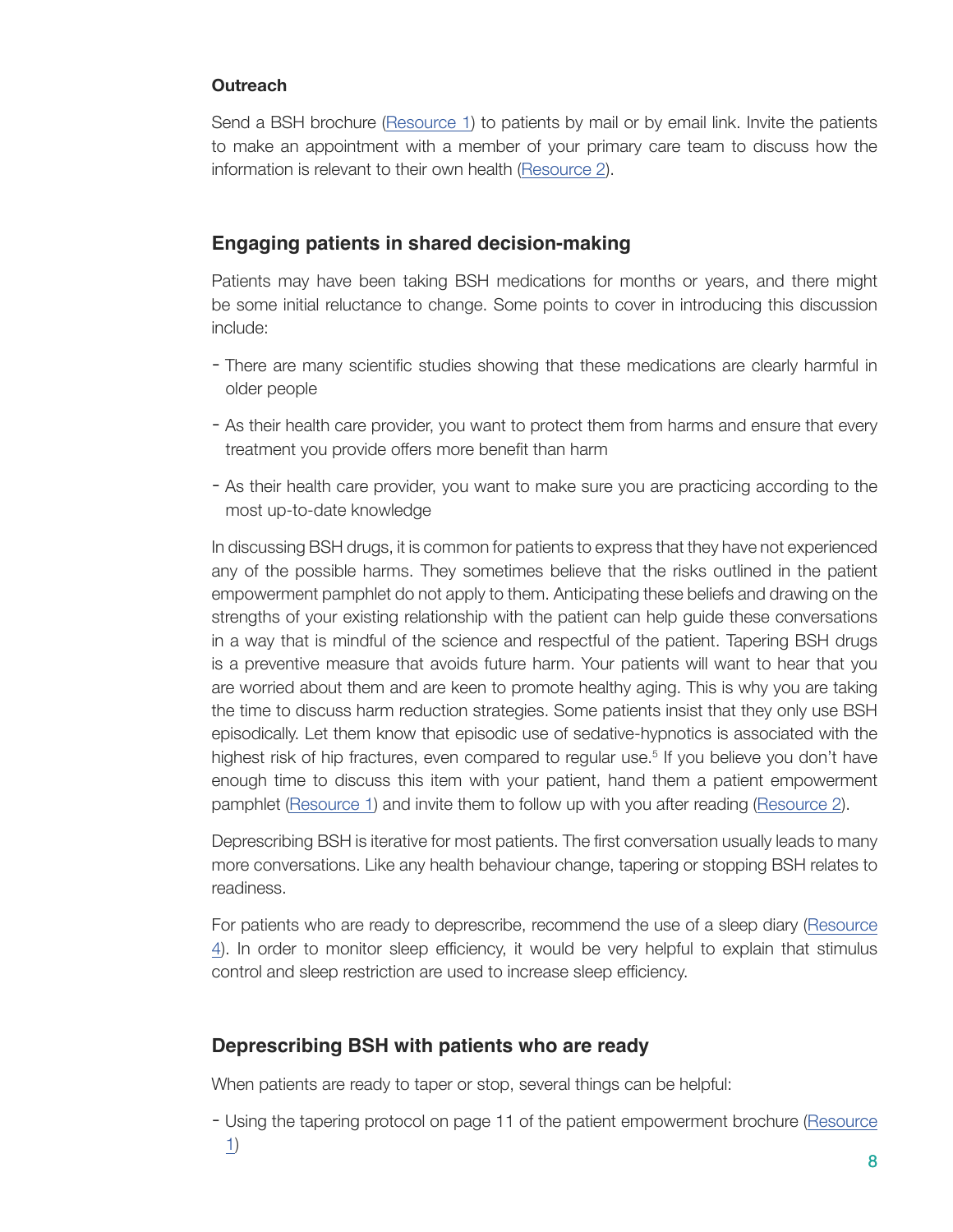- Making a follow-up appointment and encourage them to make note of their questions or concerns. Make sure to involve other members of the health care team in the follow-up process (e.g. nurses, pharmacist, social worker).
- Connecting to health care, community, or on-line resources that encourage alternative ways to optimize sleep
- Providing a mechanism for them to ask questions or get help if they are having trouble, for example, reaching a knowledgeable allied health provider on your team or their community pharmacist
- Forewarning the patient about withdrawal symptoms, and brainstorming coping strategies.

## **Providing Alternatives to BSH**

Most patients are taking BSH to help them with either their sleep or anxiety. When patients are tapering off their BSH medications, it is important to offer alternatives that will help them improve their sleep or reduce their anxiety. Below are strategies that can be suggested:

## **1. Sleep alternatives**

There are a variety of lifestyle changes that can be suggested to patients to help improve the quality of their sleep. The list below shows some of the most common ones ([Resource 1](http://www.criugm.qc.ca/fichier/pdf/BENZOeng.pdf)):

- Do not read or watch TV in bed. Do so in a chair or on a couch
- Try to get up in the morning and go to bed at night at the same time every day
- **Before going to bed, practice deep breathing or relaxation exercises**
- Get exercise during the day, but not during the last three hours before going to bed
- Avoid consuming nicotine, caffeine and alcohol as they are stimulants
- Keep a sleep diary to get a better understanding of disruptive sleep patterns (a sleep diary template can be found at: [www.criugm.qc.ca/fichier/pdf/Sleep\\_brochure.pdf](http://www.criugm.qc.ca/fichier/pdf/Sleep_brochure.pdf))
- Check out the website Sleepwell Nova ScotiaMy Sleepwell [\(www.mysleepwellns.ca\)](www.mysleepwellns.ca), which offers which offers online cognitive behavioural therapies to improve sleep

## **2. Anxiety alternatives**

There are a variety of safer alternatives to BSH that can be suggested to patients with their anxiety and stress. The list below shows some of the most common ones [\(Resource 1](http://www.criugm.qc.ca/fichier/pdf/BENZOeng.pdf)):

- Talk to a therapist
- Join support groups to relieve stress and make you feel you are not alone
- Try relaxation techniques like stretching, yoga, massage, meditation or tai chi
- Consider prescriptions for anti-anxiety medications that have less serious side effects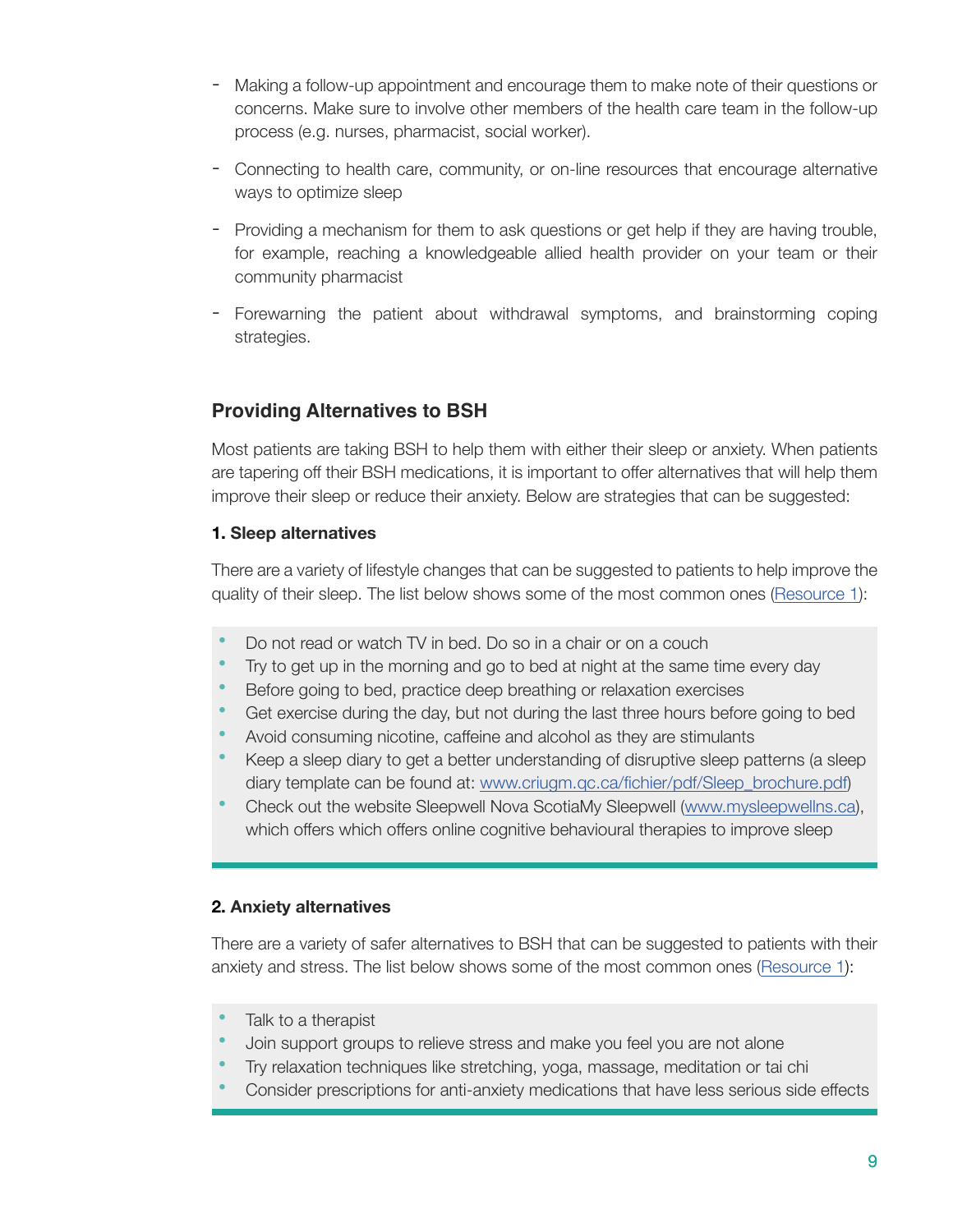

# **Measuring your performance**

The following are common measures used to evaluate deprescribing interventions.

**1.** Outcome measures: the main improvement you are trying to achieve, for example:

# of patients in EMR >= age 65 with current prescription for BSH in chart. This is the baseline rate. It can be repeated monthly and plotted on a graph to observe the effect over time and response to interventions. Sample EMR searches in Practice Solutions and Accuro are provided ([Resource 2](#page-10-0) [and 3\)](#page-11-0).

- # of those patients who successfully stopped BSH over a duration
- # of those patients who lowered their dose over a duration
- # of those patients who were not actively taking the BSH, and for whom the medication list simply needed "cleaning up".
- **2.** Process measures: the measures to ensure that each aspect of the intervention is being carried out as intended.
	- Percentage of clinicians who received training around the intervention
	- # of patients involved in the effort (if number of patients identified at baseline is large, you might consider tackling a subset)
	- Percentage of patients involved who engaged in discussion of risks of ongoing BSH use
	- Percentage of patients involved who were given the empowerment pamphlet
- **3.** Balance measures: new consequences of the intervention that need to be tracked in order to plan or revise your QI efforts.

Physical dependence on BSH means that patients need support to taper and stop these medications. This can mean multiple points of contact with health care providers and additional time at visits. Balance measures could include:

- # of "iterations" of patient contact made (office visits, phone calls, emails, visits to team pharmacist, nurse, or social worker, etc)
- Additional time in minutes required to discuss tapering or deprescribing
- Alternative medications being prescribed in place of BSH (e.g. antipsychotics or tricyclic antidepressants). These medications are often not safer than BSH drugs. This is important to track.
- **4.** Target measure: Aim for 5% or less prevalence of sedative-hypnotic use in your practice at any given time.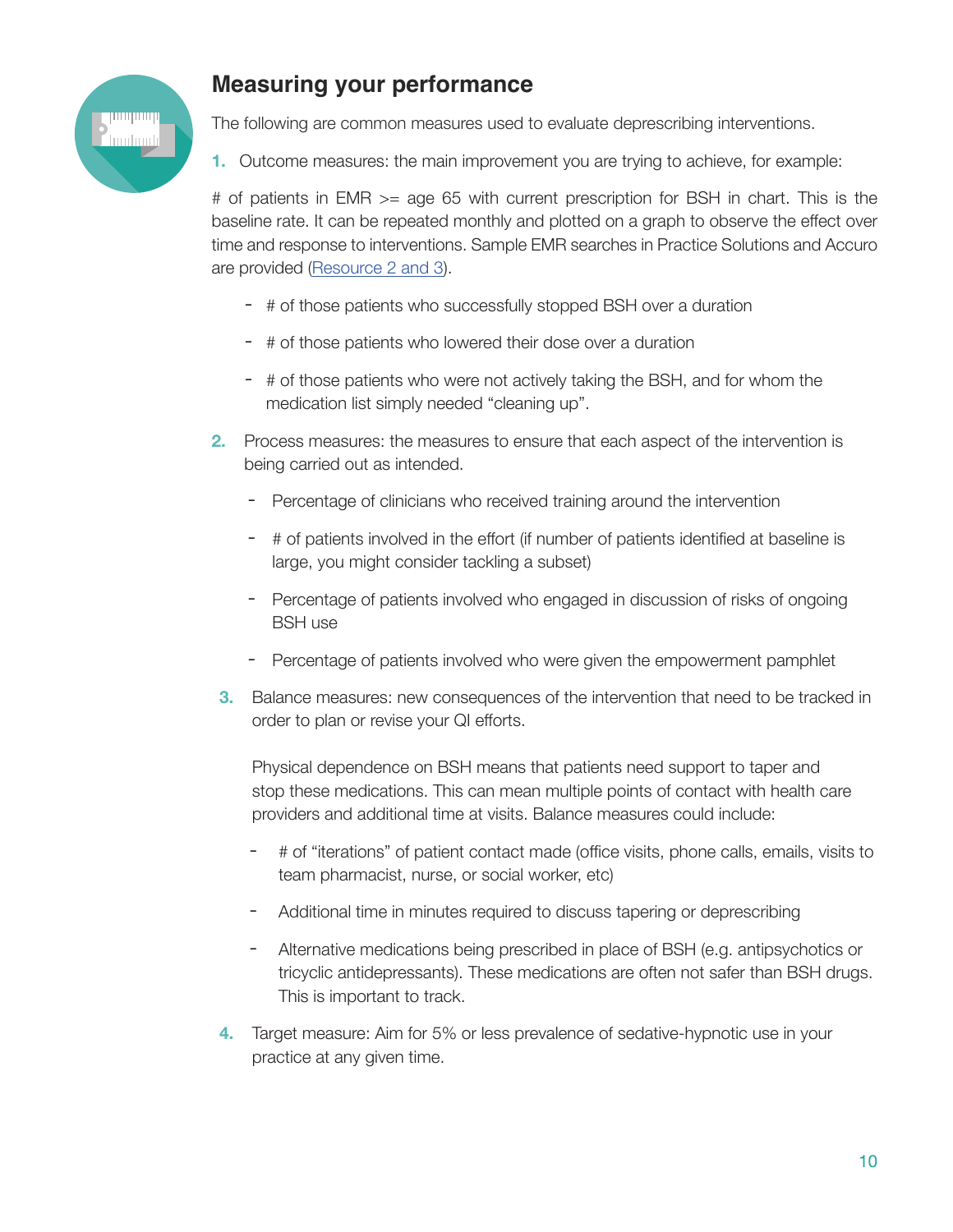<span id="page-10-0"></span>

# **Sustaining early successes**

Once the intervention has been implemented and refined resulting in some reduction in inappropriate long-term BSH use, there are several ways to help sustain this performance:

- **1.** Indication for appropriate BSH use should become standard in the clinic. This information should be provided to all new clinicians and trainees joining the clinic. Posters listing these indications can be posted in lunchrooms or clinician office space.
- **2.** Performance measures can be reviewed regularly to ensure that performance levels do not revert back to baseline over time.



# **References**

- **1.** Martin P, Tamblyn R, Benedetti A, Ahmed S, Tannenbaum C. Effect of a Pharmacist-Led Educational Intervention on Inappropriate Medication Prescriptions in Older Adults: The D-PRESCRIBE Randomized Clinical Trial. Jama 2018;320:1889-98
- **2.** American Geriatrics Society 2019 Updated AGS Beers Criteria® for Potentially Inappropriate Medication Use in Older Adults. Journal of the American Geriatrics Society, 2019. 67(4): p. 674-694.
- **3.** Canadian Institute for Health Information. Drug Use Among Seniors in Canada, 2016. Ottawa, ON: CIHI; 2018.
- **1. 4.** Glass J, Lanctôt KL, Herrmann N, Sproule BA, Busto UE. Sedative hypnotics in older people with insomnia: meta-analysis of risks and benefits.BMJ. 2005; [https://doi.](https://doi.%20org/10.1136/bmj.38623.768588.47)  [org/10.1136/bmj.38623.768588.47](https://doi.%20org/10.1136/bmj.38623.768588.47)
- **5.** Zint K, Haefeli WE, Glynn RJ, Mogun H, Avorn J, Stürmer T. Impact of drug interactions, dosage, and duration of therapy on the risk of hip fracture associated with benzodiazepine use in older adults. Pharmacoepidemiology and Drug Safety. 2010;19(12):1248–55.



# **Additional Resources**

## **BSH resources**

- **1.** <http://www.criugm.qc.ca/fichier/pdf/BENZOeng.pdf>
- **2.** [Email template](https://www.deprescribingnetwork.ca/patient-letter) for to be sent with EMPOWER brochure. This template could be used for different situations, such as:
- **a.** When doctors get renewal requests for sedatives or when a systematic identification of patients on sedatives is done in the EMR (page 58): https://www.racgp.org. au/FSDEDEV/media/documents/Clinical%20Resources/Guidelines/Drugs%20 of%20dependence/Prescribing-drugs-of-dependence-in-general-practice-Part-B-Benzodiazepines.pdf
- **b.** When doctors discuss this briefly during an appointment + hand in the brochure, and would like patients to follow up with them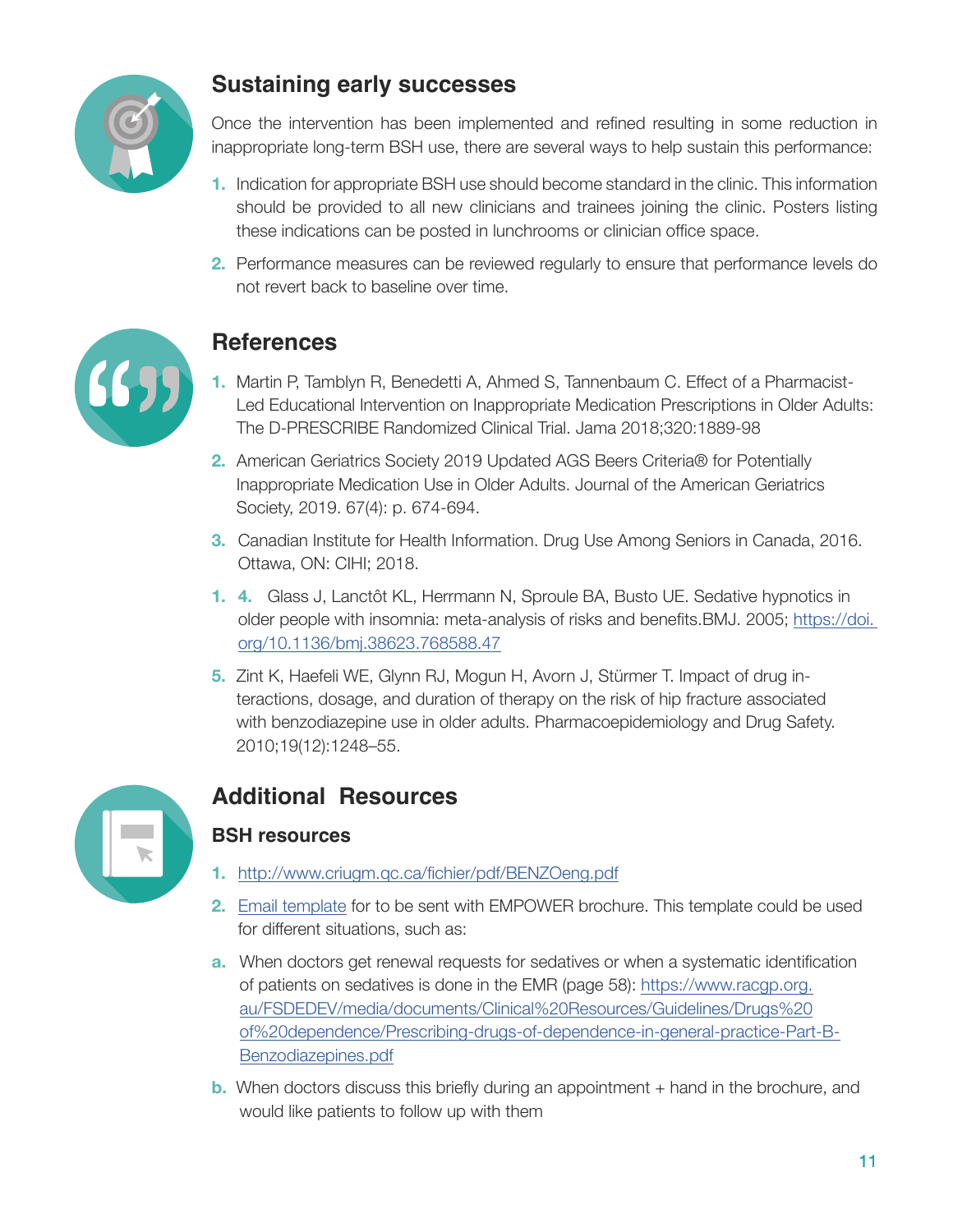- <span id="page-11-0"></span>**3.** Searches that can be imported to Practice Solutions EMR can be downloaded through the Accuro EMR cloud:
	- NYFHT\_Sedative\_Hypnotics\_Deno
	- NYFHT\_Sedative\_Hypnotics\_Num

Or accessed by emailing [info@choosingwiselycanada.org.](mailto:info%40choosingwiselycanada.org) These searches were authored by North York Family Health Team, Toronto, 2017.

**4.** http://www.criugm.qc.ca/fichier/pdf/Sleep\_brochure.pdf

## **QI resources:**

- **1.** Health Quality Ontario, QI Tools & Resources https://quorum.hqontario.ca/en/Home/QI-Tools-Resources/QI-Essentials
- **2.** Institute for Healthcare Improvement, Model for Improvement http://www.ihi.org/resources/Pages/HowtoImprove/default.aspx